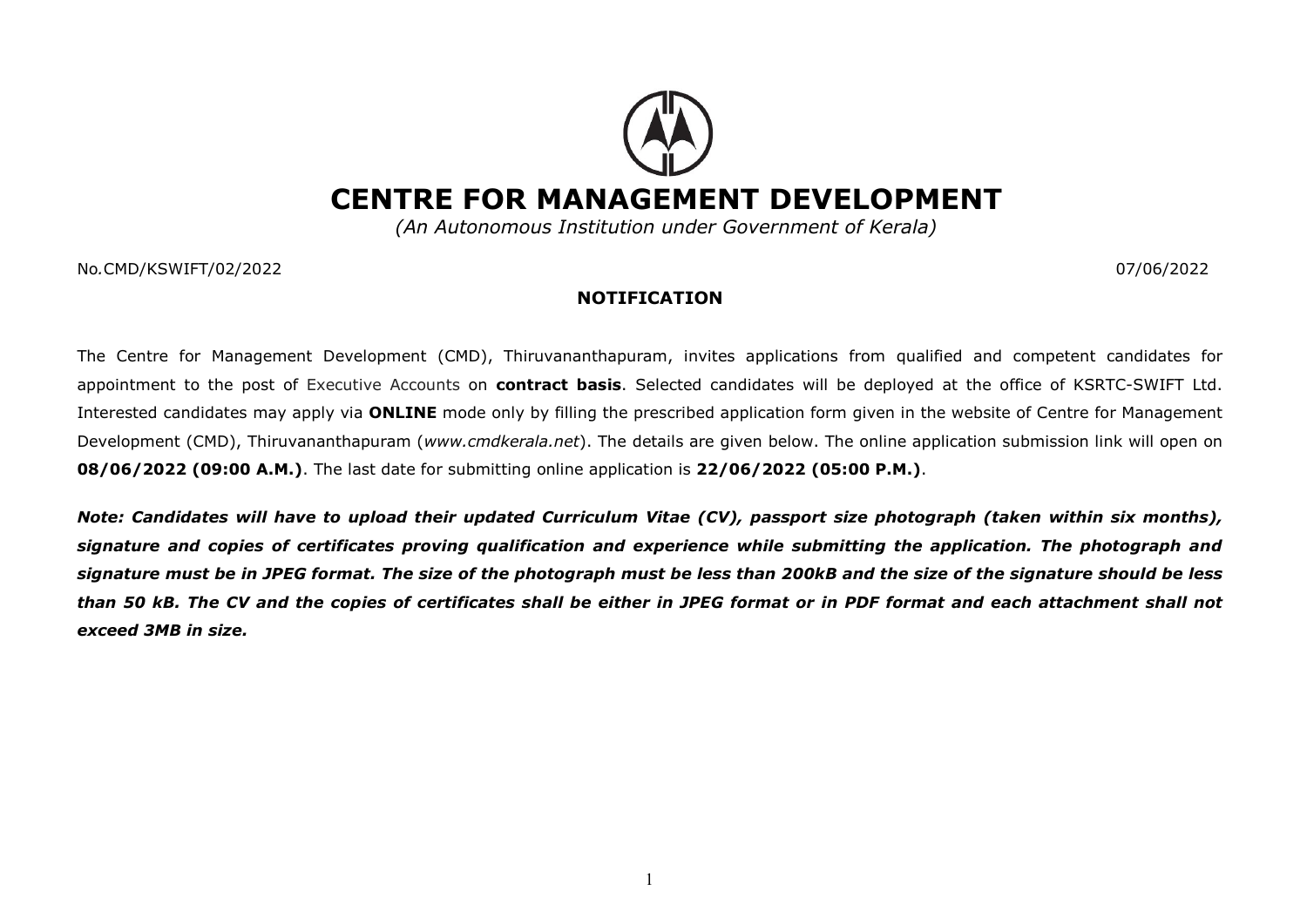## DETAILS OF POST

The details regarding the qualification and experience required, number of vacancies, age limit and remuneration are given in the table below.

| SI.<br>No. | <b>Post</b>               | <b>Mode of</b><br>Appointment | <b>Educational Qualification</b> | <b>Work Experience#</b>                                           | <b>Upper Age</b><br>Limit $#$<br>(Years) | <b>Maximum Pay</b><br>(Consolidated)<br>in Rs. per<br>month |
|------------|---------------------------|-------------------------------|----------------------------------|-------------------------------------------------------------------|------------------------------------------|-------------------------------------------------------------|
|            | <b>Executive Accounts</b> | On Contract basis             | CA Inter/ ICWA Inter/ ACCA Inter | Minimum of 2 years of<br>experience in finance<br>and accounting. | 30 years                                 | 30,000                                                      |

\*As on 01.06.2022

### Note:

- $\triangleright$  The consolidated pay will remain unchanged.
- $\triangleright$  It shall be noted that admittance to various stages of the recruitment will be provisional only, and will not confer any claim unless various other conditions of selection processes are satisfied. Detailed scrutiny of the applications/credentials will be conducted before interview/appointment. Any discrepancy found during the detailed scrutiny will result in the rejection of the candidature.
- CMD reserves the right to shortlist only a limited number of candidates for written test/group discussion/proficiency test/ interview, as the case may be for the post, based on marks secured in their qualifying examination and/or years of relevant experience. Candidates should clearly mention the marks scored in their qualifying examination in the application. The onus of proving the conversion from grade/CGPA to percentage of marks would rest with the candidate.
- $\triangleright$  Canvassing in any form will lead to disqualification. In the event of any information provided by the candidate being